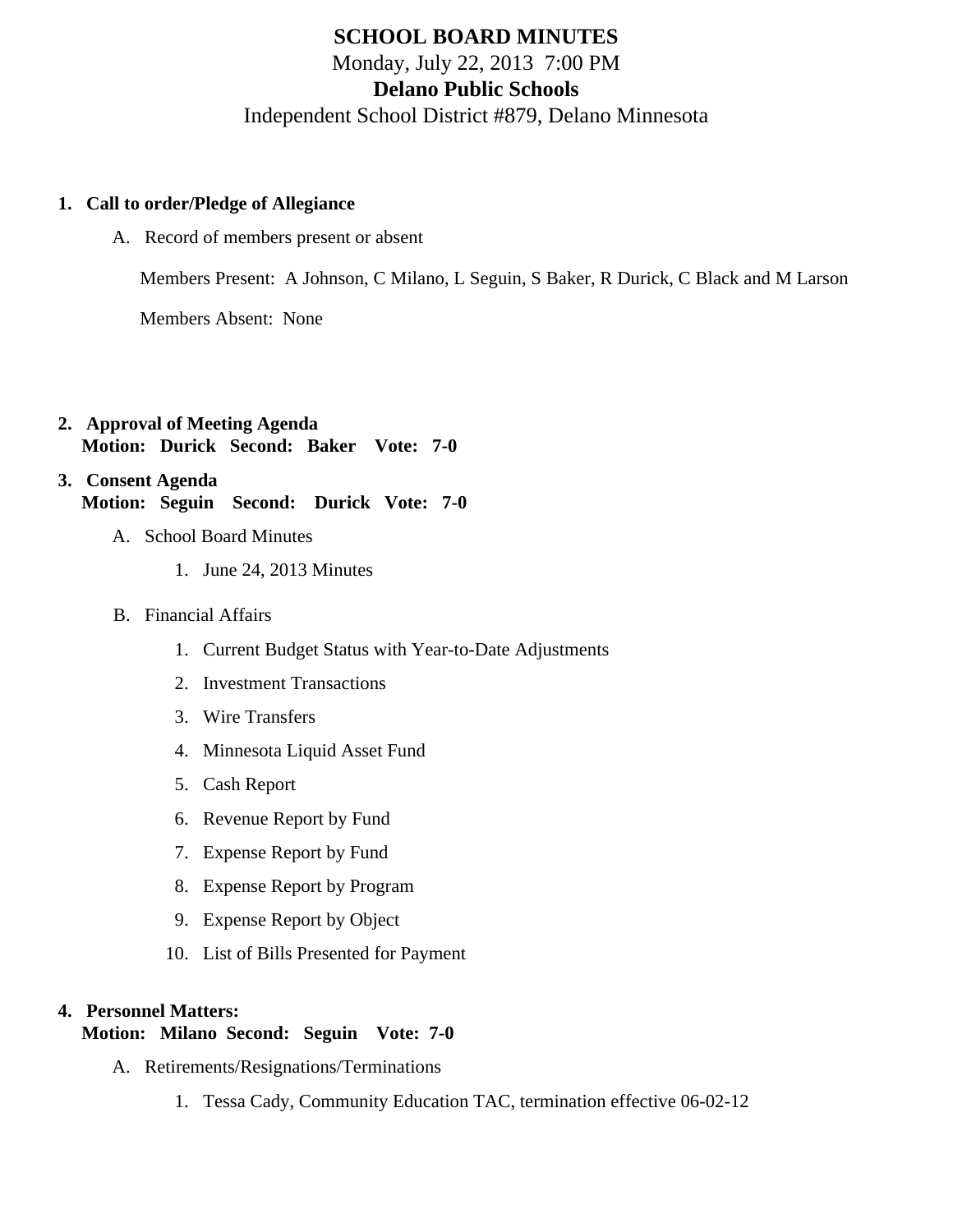- 2. Matt Lemke, Community Education TAC, termination effective 01-05-13
- 3. Nisa Prior, Community Education TAC, termination effective 08-27-12
- 4. Bryan Sinkel, Community Education TAC, termination effective 01-20-13
- B. Recommendations for Employment
	- 1. Emily Kalvig, DHS Mathematics, beginning 08-27-13. Replaces Anna Olson who resigned.
	- 2. Kristi Nyquist, DES Early Childhood Special Education (.5 fte), beginning 08-27-13. New position.
	- 3. Tammy Wermager, DHS/DMS Special Education DCD Program, beginning 08-27-13. Replaces Jessica Nelson who resigned.
- C. Contract Changes/Approvals
	- 1. 2013-14 Superintendent's and School Board Assistant/Communications Coordinator Contract with Traci Lawman
	- 2. 2013-15 Technology Coordinator Contract with Jerry Malo.
	- 3. Clare Nolan, Community Education Tutor, beginning 06-10-13. New program/position.
	- 4. Mary Patterson, Community Education Tutor, beginning 06-10-13. New program/position.
	- 5. Jessica Reed, Community Education Tutor, beginning 06-10-13. New program/position.
	- 6. Tammy Wermager, Community Education Tutor, beginning 06-10-13. New program/position.
- D. Leaves of Absence
	- 1. Marcie Ludwig, DES Kindergarten teacher, requesting family leave beginning approximately 11-02-13 through 12-20-13.
	- 2. Paul Ludwig, DES Technology Coordinator, requesting family leave beginning 01-02-14 through 01-10-14.
	- 3. Kristi Nyquist, DES Early Childhood Special Education teacher, requesting family leave beginning 8-27-13 through 09-30-13.
- **5. Public Comment: School patrons are given the opportunity to address the school board regarding items that are not on the agenda. All patrons will be asked to state their name and address for the record.**

## **6. Administrative Reports**

A. Superintendent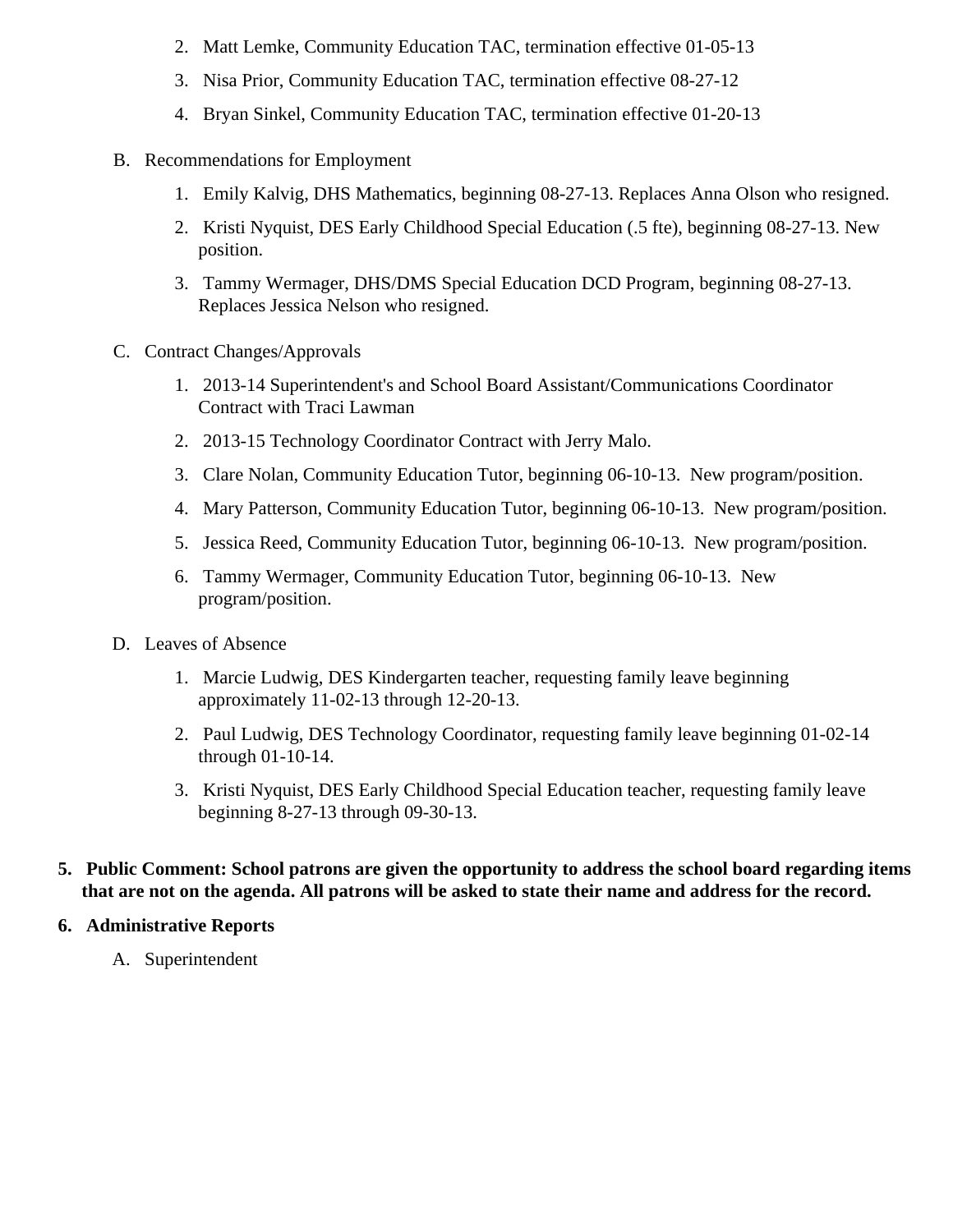Mr. Schoen reported on the board approval of the district's strategic plan that has four major aims and will span over the next 5 years. He also added that the goal of this plan is systematic and academ growth for all level learners. M. Schoen updated the board on the middle school roof that is currently being replaced. This replacement will eliminate leaking issues at the middle school. M. Schoen continued with two additional updates. Trans Alarm will be working on security updates to all four buildings in the coming months. These updates will make the schools a safer place for all students staff and visiting community members. In addition, the wireless capabilities in all buildings will be upgraded to make wireless use universal campus wide.

B. Business Manager

Ms. Reeder reported that they are preparing for the audit that will take place this fall. In addition, there will be some parking lot repairs made campus wide.

C. Community Education Director

Ms. Johnson reported on Concerts in the Park. She also added that summer programs are going well but enrollment is down in some activities. In addition, the fall community education brochure is currently being developed and will be mailed in late August.

- 7. Board Reports
	- A. MAWSECO

A Johnson reported that the board met on June 25 and welcomed the new director. They discusse employee contracts and how special education funding looks favorable for the coming year. A. Johnson also shared that the numbers in the STEP and JOURNEY programs are down significantl so there will be a reduction in the paraprofessional group.

B. Schools for Equity in Education (SEE)

C. Milano reported that M. Schoen attended the recent meeting in Cokato. Executive Director Brad Lundell reported on what the 2013 legislative session means to education in Minnesota. M. Schoe shared that there was dialog between school administrators about what to expect in the coming months and years.

C. Delano Area Sports Arena (DASA)

M. Larson reported that the board met on Wednesday, July 17. They discussed insurance coverage the manager's report and what maintenance will be completed over the summer to get ready for fall

D. Activities Report

R. Durick reported that there have been changes made to the Wright County Conference. New Prague will be joining the conference and there will be two divisions in the conference, east and west. In addition, there will be two conference championships due to the divisions. M. Lindquist has initiated a photography bidding process so that district activities will have some consistancy in who takes district photography as well as photography specifications. R. Durick added that M. Lindquis will continue to work with the Activities Council.

- 8. Old Business
- 9. New Business
	- A. Policy [902](/docs/district/District_Policies/902_Delano_Public_Schools_-_Use_of_School_District_Facilities_and_Equipment_-_July_2013_first_reading.pdf ) Use of School District Facilities and Equipment M. Schoen commented that the updated policy was to reflect changes made at the school and city level. D. Johnson added that these changes would enhance scheduling, simplify the fee schedule improve the process of how facilities are scheduled due to a growing conference and community.
	- B. [2013-2015 Transportation Contr](/docs/district/Business_Office/Trasnportation_Bus_Contract_2013-2015.pdf)act M. Schoen shared that the district negotiated a new contract with Stahlke Bus Service that will serv